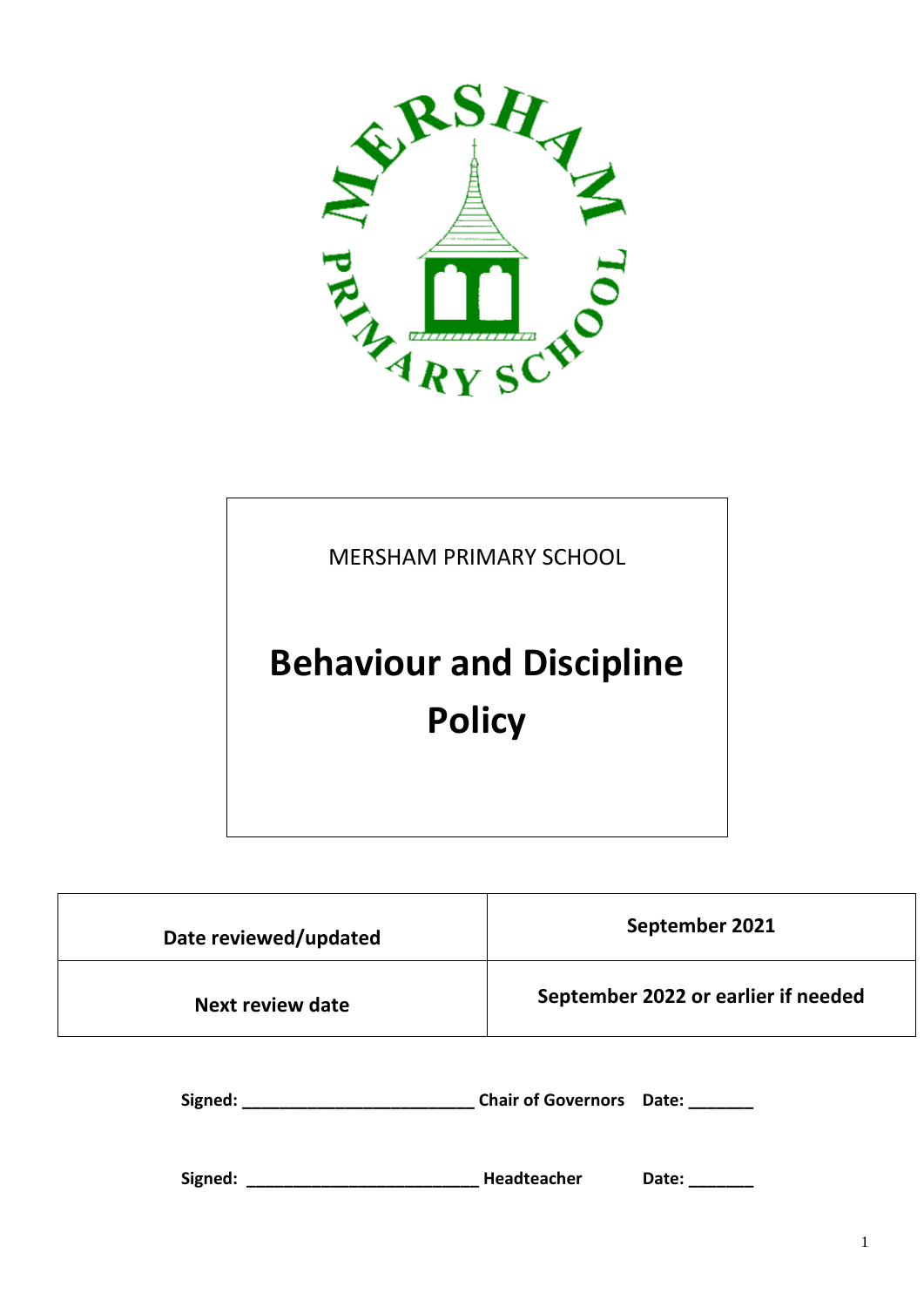#### **WHOLE SCHOOL POLICY**

#### **Introduction**

This document is a statement of the aims, principles and strategies for Mersham Primary School.

DfES guidelines have been taken into consideration in the formulation of this policy. It should be read in conjunction with: the SEN policy, Anti-bullying policy, and child protection policy and the policy for teaching and learning to establish the general ethos of the school.

#### **Rationale**

This document provides a framework for the creation of a happy, secure and orderly environment, in which children can learn and develop as caring and responsible people.

Our policy is written for all members of the school community to allow each one to understand the behaviour ethos of the school and to apply it consistently and fairly.

We are committed to maintaining appropriate standards of behaviour affecting children's social, emotional and intellectual development.

- To ensure appropriate behaviour and language throughout the school
- To encourage and praise greater effort in both work and behaviour
- To ensure a whole school approach to discipline which is used and approved by all the staff in the school
- To ensure that parents are informed and are aware of our disciplinary procedures
- To provide a system of rewards to encourage positive behaviour
- To ensure a safe, caring and happy school
- To promote good citizenship
- To promote self discipline
- To prevent bullying
- To prevent racial abuse

Evidence increasingly suggests that; in today's society exposure to aggressive and even violent behaviour is an increasing problem that children have increasing difficulties with co-operation, friendship, concentration and listening and many children are arriving in school with fewer social skills. At Mersham Primary School we wish to promote a partnership approach to behaviour management.

#### **Underlying Principles**

- Every child has the right to learn
- Every child has the right to come to school without fear of abuse or prejudice.

The establishment of a positive and caring ethos is an essential prerequisite for learning. This culture is dependent upon trusting relationships and a process of co-operative team work. We welcome and encourage the involvement of other professionals, governors, parents and carers and others in the community.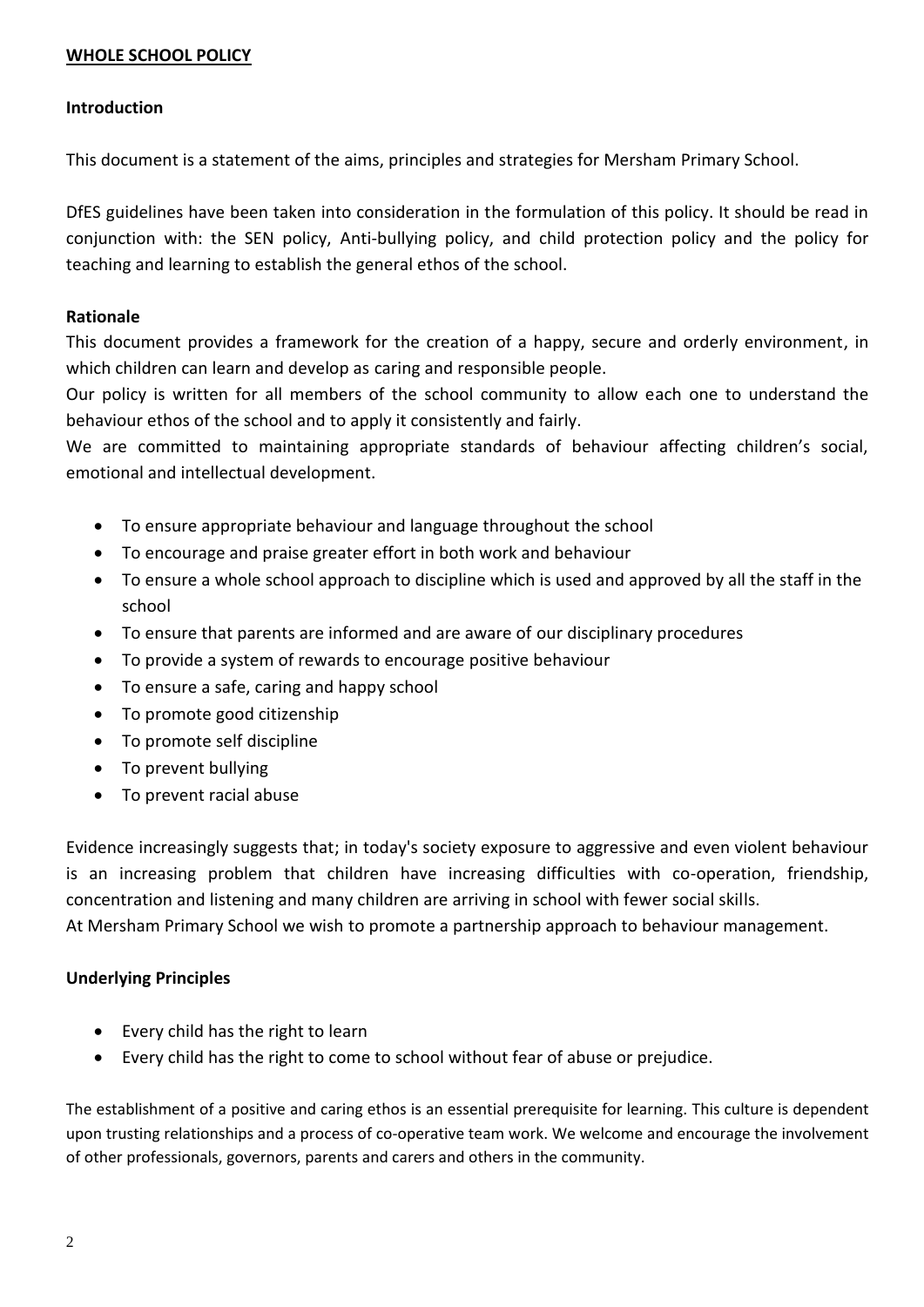## **Responsibilities**

All members of the school community – teaching and non teaching staff, parents, pupils and governors, work towards the school aims by:

- Providing a well ordered environment in which all are fully aware of behavioral expectations
- Treating all children and adults as individuals and respecting their rights, values and beliefs
- Developing tolerance and understanding in all stakeholders in the wide range of behaviour needs within a school
- Fostering and promoting good relationships and a sense of belonging to the school community
- Offering equal opportunities in all aspects of school life and recognising the importance of different cultures
- Encouraging, praising and positively reinforcing positive behaviours towards others and their learning
- Rejecting all bullying or harassment in any form
- Helping to develop strategies to minimise undesirable behaviour both within and outside the classroom, and applying these consistently
- Caring for, and taking pride in, the physical environment of the school, working as a team, supporting and encouraging each other
- Promoting healthy minds and healthy bodies

# **Liaison with Parents**

Parents may be informed informally about minor incidents, and will be kept informed about any significant or repetitious poor behaviour and the details of action taken, also incidents involving their child, where there has been a significant level of distress. The level of liaison with parents will vary; children with additional needs linked to their behaviour may need more intensive liaison and dialogue to support their child.

# **Outside agencies**

Any worries about any pupil may be discussed with the Special Educational Needs co-ordinator (SENCO) and other professionals working with the school. There may be times when the advice of outside agencies will be required. This will be the result of discussion between the class teacher, SENCO and head teacher, or as the result of discussion at an in-school review. Any outside agency will need information, therefore teachers need to document evidence of behaviour carefully so that it can be collated when required. Outside agencies include:

- **•** Social Services and Early Help
- Family Liaison Officer
- Specialist Teaching and Learning Service
- Educational Psychologist
- Education welfare Officer
- Teacher for Hearing or Visually Impaired
- Speech Therapist
- Physiotherapist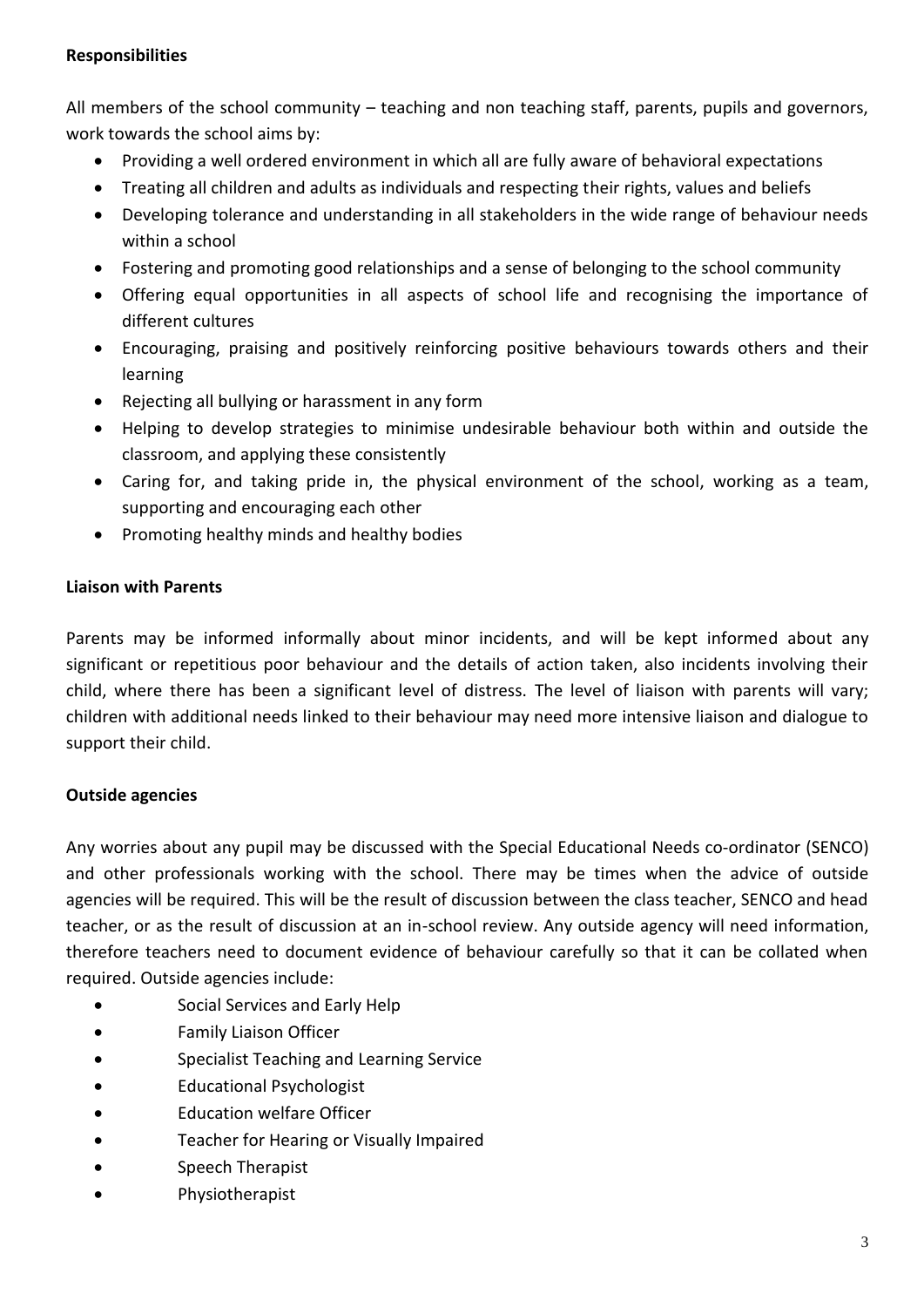School Nursing

#### **Monitoring**

In light of this policy the Senior Leadership Team and governing body will continually monitor the behaviour throughout the school.

The effects of this policy will be evaluated through consultation with all the parties involved. Agreed changes to this policy will then be incorporated as necessary.

#### **AIMS**

The school will:

- (1) Eliminate impediments to a whole school approach
- (2) Ensure that initial staff contact with children new to the school is conducted with empathy
- (3) Provide children with the opportunity to discuss the need to behave appropriately within the school and wider community
- (4) Provide good role models in order to encourage good behaviour, orderly conduct, respect for others, care for personal belongings and respect for other peoples' property.
- (5) Draw up a whole school approach to its strategy for dealing with challenging behaviour
- (6) Establish school rules emphasising the promotion of positive behaviour
- (7) Agree appropriate recognition of good behaviour and establish a strategy for dealing with inappropriate or challenging behaviour
- (8) Ensure children know and understand the school's high expectations of them
- (9) Support other members of staff when appropriate
- (10) At all times support and encourage a safe and caring ethos within the school.
- (11) Draw up a partnership contract between Parents, the school and individual children

We believe at Mersham Primary School that positive behaviour and its management is essential to the maintenance of a safe and caring community.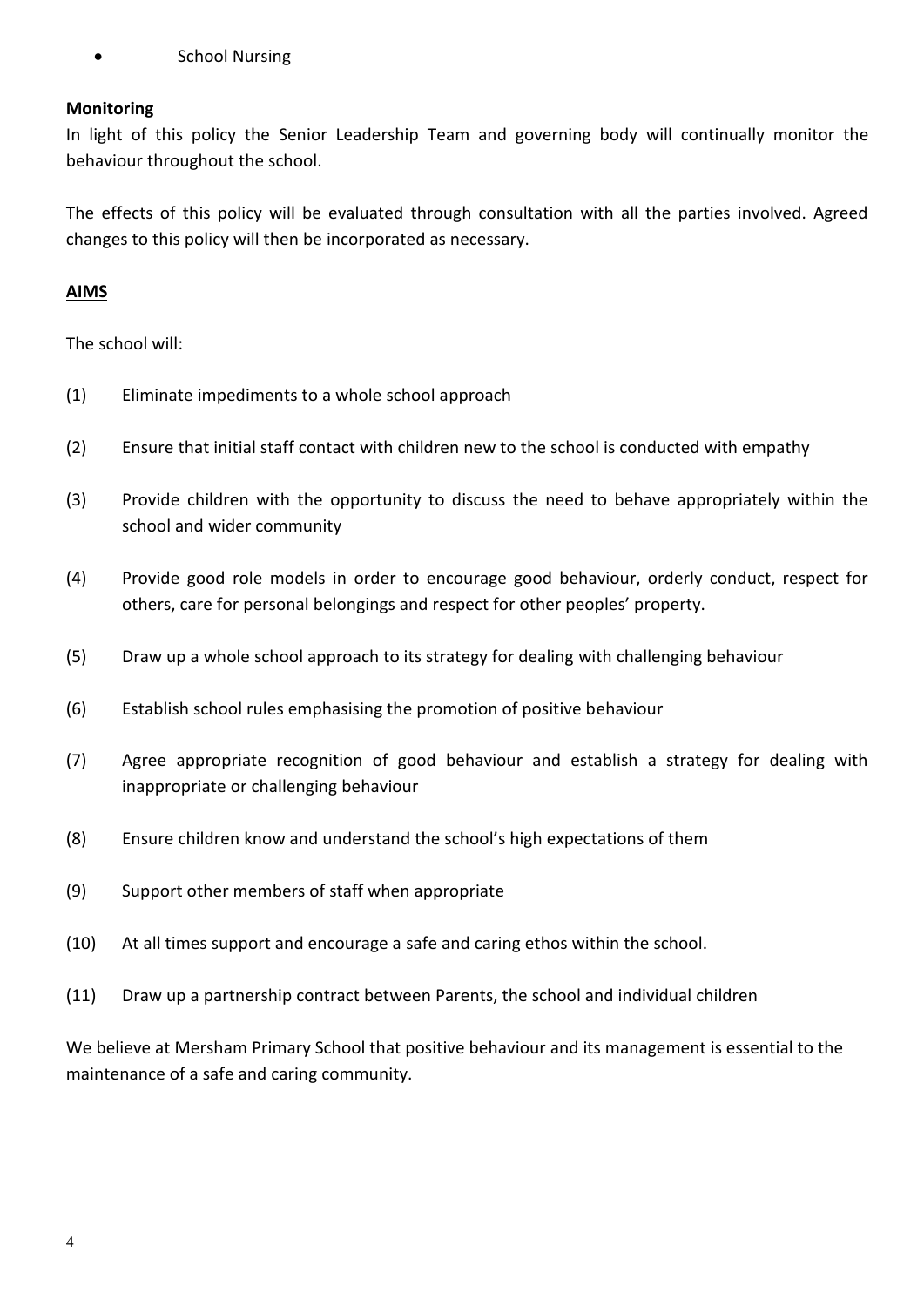#### **School-Wide Rules**

(1) The following whole school rules have been agreed and adopted. The children and all staff within the school have been informed of these rules and they are displayed around the school to reinforce and to act as reminders.

#### **School-Wide Rules**

- **1** We follow instructions the first time we are asked.
- **2** We move about the school quietly and sensibly.
- **3** We take care of our belongings and respect other people's property.
- **4** We are kind, friendly, helpful and polite to all people at all times.
- **5** We keep our hands, feet and other objects to ourselves.

#### **Classroom Rules**

- These will be established through discussion between children and individual class teachers.
- The emphasis being on the creation of an appropriate working environment specific to the age and individual needs of the children.
- They should emphasise appropriate learning skills;
	- Questioning, listening and answering skills
	- **EXECUTE:** Responding appropriately to adults and peers
	- **EXECUTE Acceptance of responsibilities**
	- Presentation of work
	- **Following guidelines or instructions**
	- Respect for others, their ideas and opinions in group work and sharing activities
	- **E** Meeting / setting targets
	- **Managing time**
	- **EXEC** Care in the use and storage of resources
- These may vary from time to time according to need.

The class rules will be displayed in individual classrooms and signed by all children.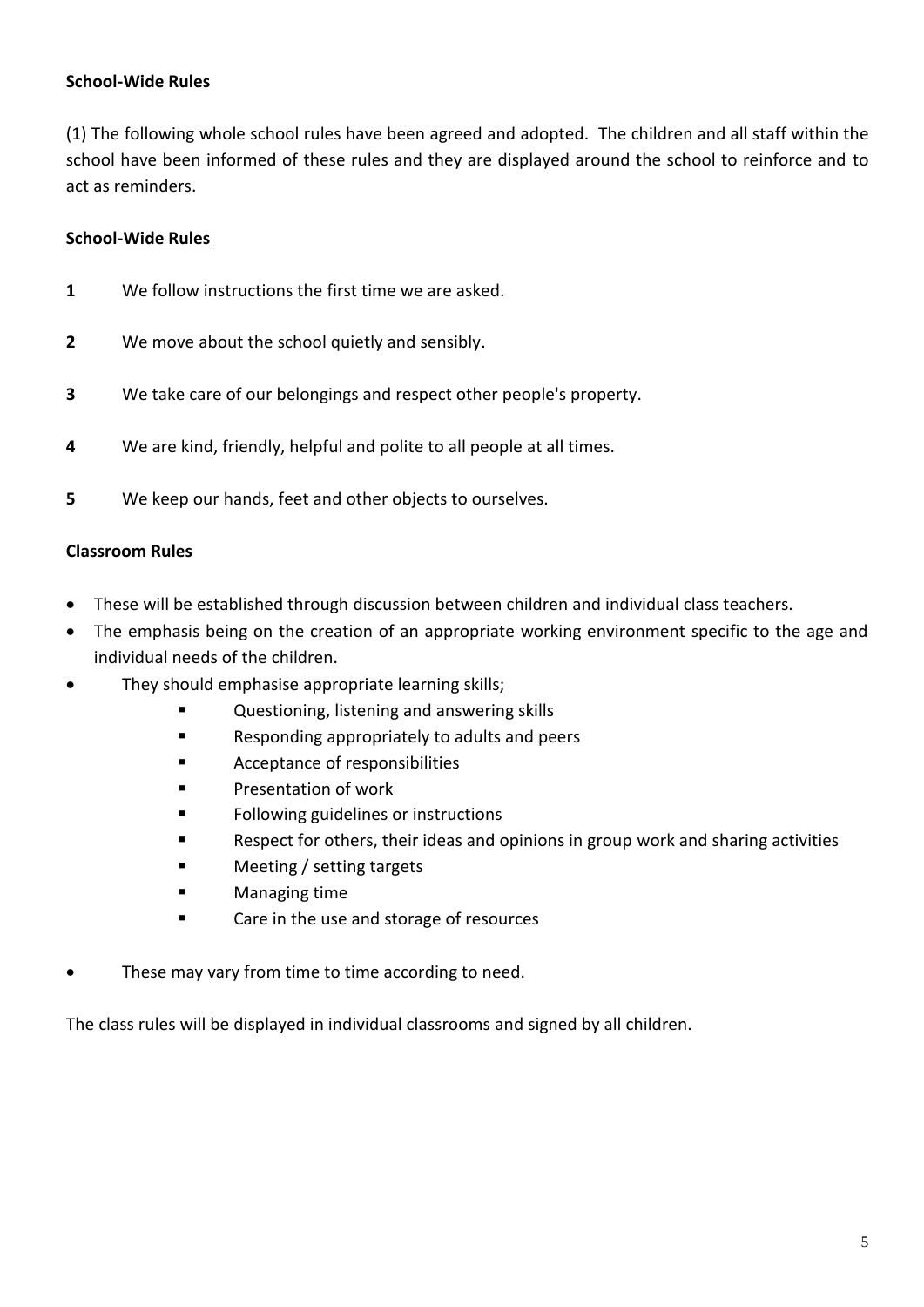#### **(2) Monitoring and Recording behaviour**

We use *Trackit Lights* as our system for monitoring behaviour in school. This colour coded system enables teachers to easily track behaviour and acts as a visual prompt for children. The Senior Leadership Team monitor behaviour throughout the week using this system and regularly review behaviour during meetings. This enables the Senior Leadership Team to identify patterns in behaviour and address these accordingly.

Each colour has a number of behaviour options available to assign to it:

Children are awarded green 'Trackits' for positive behaviour. For each green Trackit they are awarded 1 house point. House points are collated weekly and shared with the school in Celebration assembly by House Captains. Green 'Trackits' can be awarded at any time, even after an amber, yellow or red.

This amber warning is given when class/school rules are not followed. When giving a warning to a child, the member of staff will explain this to the child and the reason why their behaviour is inappropriate.



١

This yellow warning is given when children continue to demonstrate negative behaviours. In Reception and Key Stage One the child will miss five minutes of their next break. In Key Stage Two they will miss 10 minutes of their next break.

A red Trackit is assigned for persistent negative behaviour. If deemed appropriate they will spend some time working in another class. The duration of this time out of class will vary according age and individual circumstances. This may also be assigned if the behaviour is deemed to be particularly serious: e.g. aggression. If a behaviour is deemed to be sufficiently serious a child may be assigned a red Trackit without having previously been given any amber or yellow warnings. If a red is assigned the member of staff will complete a behaviour monitoring form. If a child receives a red Trackit their parents are informed that day in person, by telephone or, if uncontactable, by email.

The house point and warning system are reset at the end of each school day.

In cases where the behaviour is considered too serious to follow the normal procedure the child is sent directly to a member of SLT.

In addition to the Trackit Lights system, individual teachers may implement their own positive behaviour awards such as: raffle tickets, prizes, stickers, golden time.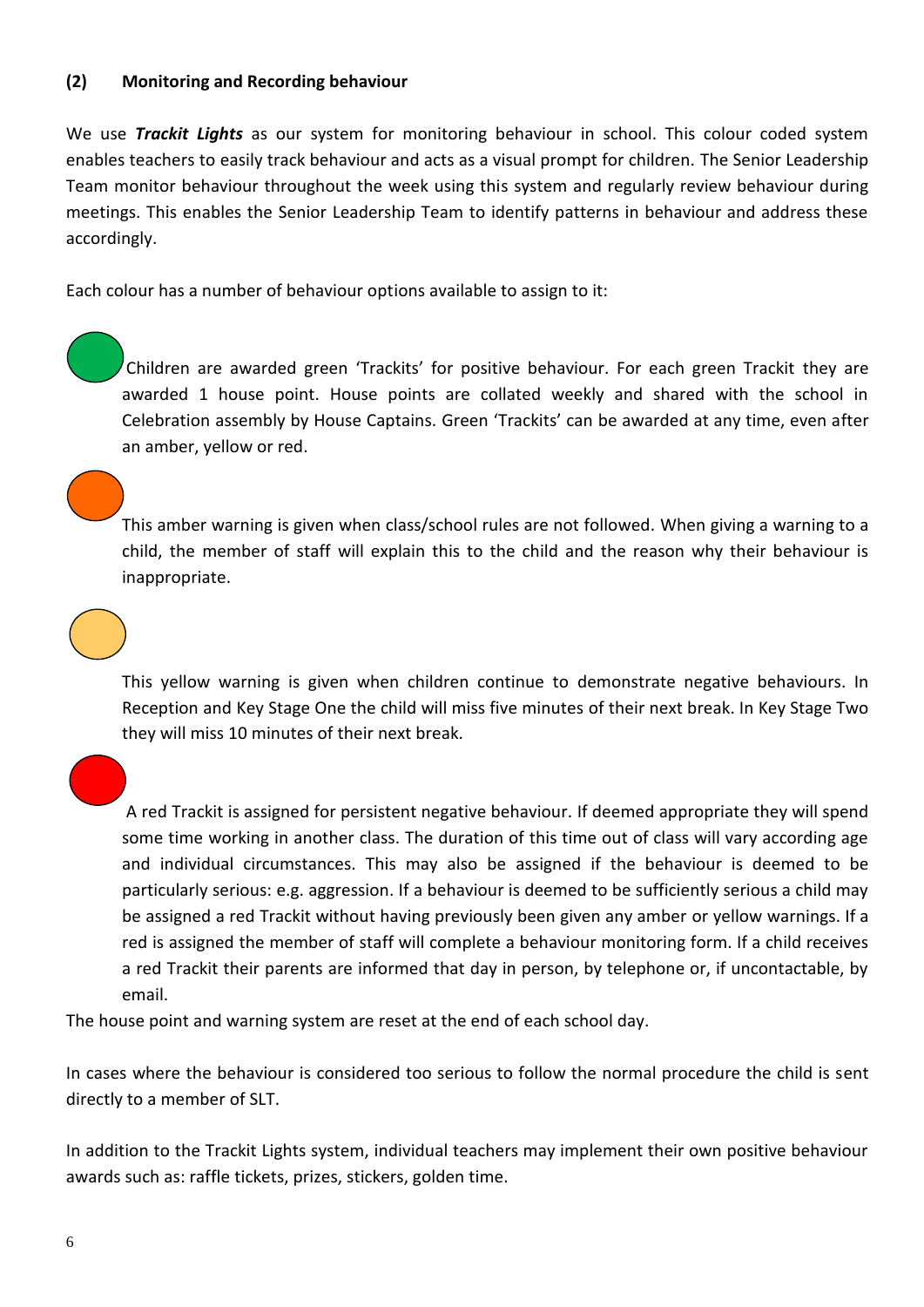#### **Headteacher's Certificates**

The Headteacher's award should be given to one child from each class on a weekly basis for demonstrating work or behaviour in line with our school values.

Certificates should be completed by staff by Friday morning and given to the headteacher **before** assembly starts.

The certificate holders will be announced in assembly on Friday - a few minutes is spent in reminding reinforcing the standards expected and in general praise.

All staff need to be familiar with the stages of this system. The practice of rewarding children who are always well behaved needs to be acknowledged.

#### **Exclusion**

The headteacher, acting on behalf of the governing body, reserves the right to exclude pupils on a 'Fixed term' or permanent exclusion in extreme cases. The headteacher will follow the procedures set out in law and statutory guidance provided by the Local Authority, which are designed to ensure fairness and openness in the handing of exclusions.

Whenever the headteacher excludes a pupil, the parent should be notified immediately, ideally by telephone followed up by a letter within one school day. (See Exclusions Guidance 2003)

#### **Inclusion Statement**

The school operates a differentiated behaviour policy with reasonable adjustments for pupils with additional needs:

- The peers of pupils who have additional needs are taught the reasons why the school operates such a differentiated policy
- Staff are supported by outside agencies in developing their approach to behaviour
- Exclusions will be monitored for impairment/ethnicity where appropriate
- Support staff are trained to run lunchtime activities and are trained to deal with challenging behaviour
- Pastoral support will be made available for pupils where appropriate
- Pupils who are vulnerable or who have additional needs linked to behaviour are supported by key members of staff during playtimes
- The school uses Emotion Coaching to support children with additional needs to begin to selfregulate and monitor their own behaviour.
- The school will work closely with parents and carers to act in the best interests of their child to promote positive behaviour outcomes in school. This may include working with and supporting inter-agency work.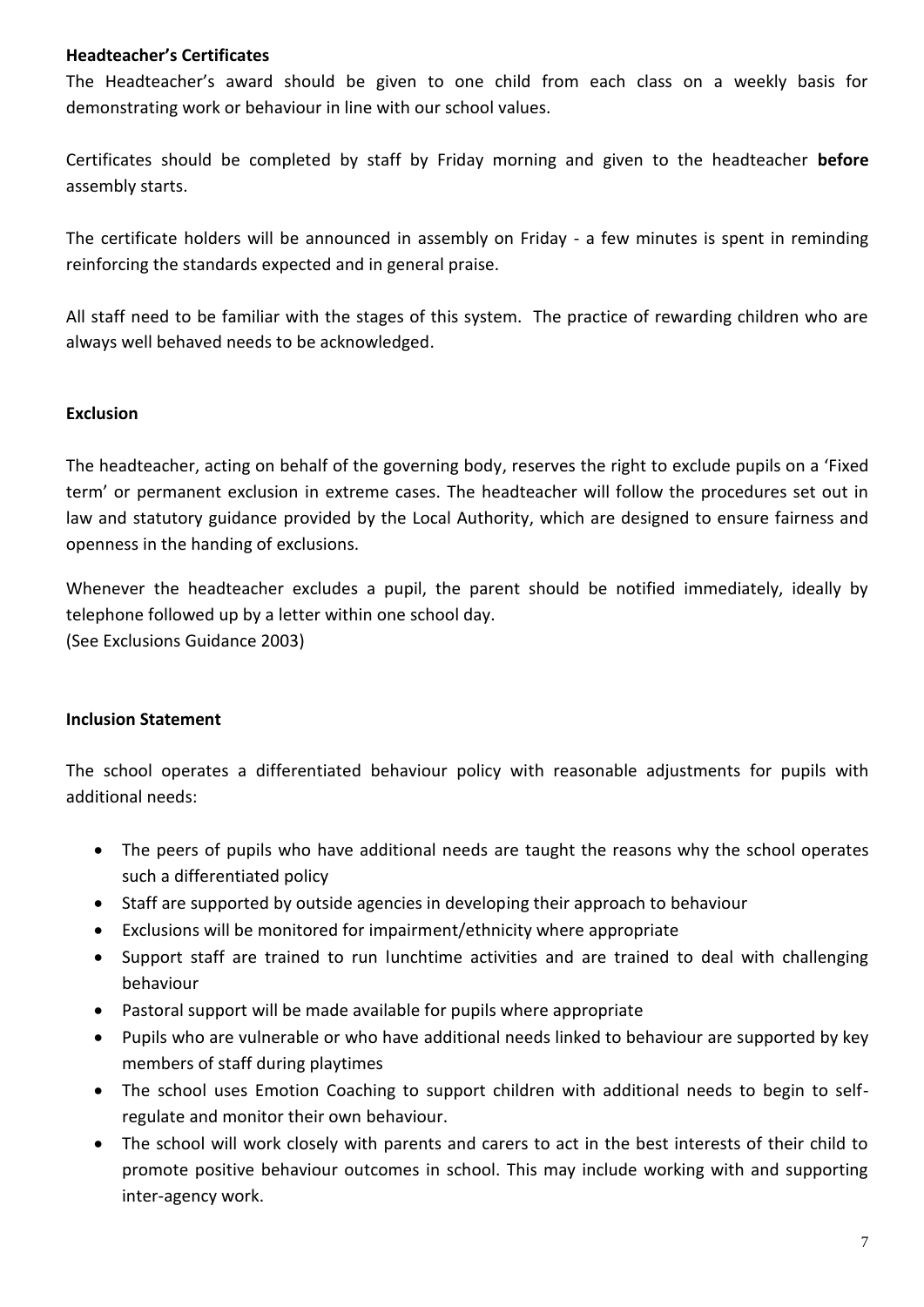#### **The use of Reasonable Force**

This section of the policy has been written with reference to the following guidance - *Use of reasonable force. Advice for Headteachers, staff and governing bodies July 2013*

Senior members of staff are trained in the use of 'Positive Handling' and will be called upon to intervene if it is deemed necessary. All staff have the right to use reasonable force as outlined above if the need is urgent and immediate or a senior member of staff is not available.

The use of physical intervention should, wherever possible, be avoided. It should only be used to manage a child or young person's behaviour if it is necessary to prevent personal injury to the child, other children or an adult, to prevent serious damage to property or in what would reasonably be regarded as exceptional circumstances. When physical intervention is used it should be undertaken in such a way that maintains the safety and dignity of all concerned.

Parents will always be informed if reasonable force has been employed. There will also be a written record kept at the school. Schools do not require parental consent to use reasonable force.

*The following section is taken from the guidance referenced above:*

#### **What is reasonable force?**

1. The term 'reasonable force' covers the broad range of actions used by most teachers at some point in their career that involve a degree of physical contact with pupils.

2. 'Reasonable in the circumstances' means using no more force than is needed.

3. We may use force to control pupils and to restrain them. Control means either passive physical contact, such as standing between pupils or blocking a pupil's path, or active physical contact such as leading a pupil out of a classroom.

5. Restraint means to hold back physically or to bring a pupil under control. It is typically used in more extreme circumstances, for example when two pupils are fighting and refuse to separate without physical intervention.

6. School staff should always try to avoid acting in a way that might cause injury, but in extreme cases it may not always be possible to avoid injuring the pupil.

#### **Who can use reasonable force?**

• All members of school staff have a legal power to use reasonable force

# **When can reasonable force be used?**

• Reasonable force can be used to prevent pupils from hurting themselves or others, from damaging property, or from causing disorder.

• In a school, force is used for two main purposes – to control pupils or to restrain them.

• The decision on whether or not to physically intervene is down to the professional judgement of the staff member concerned and should always depend on the individual circumstances.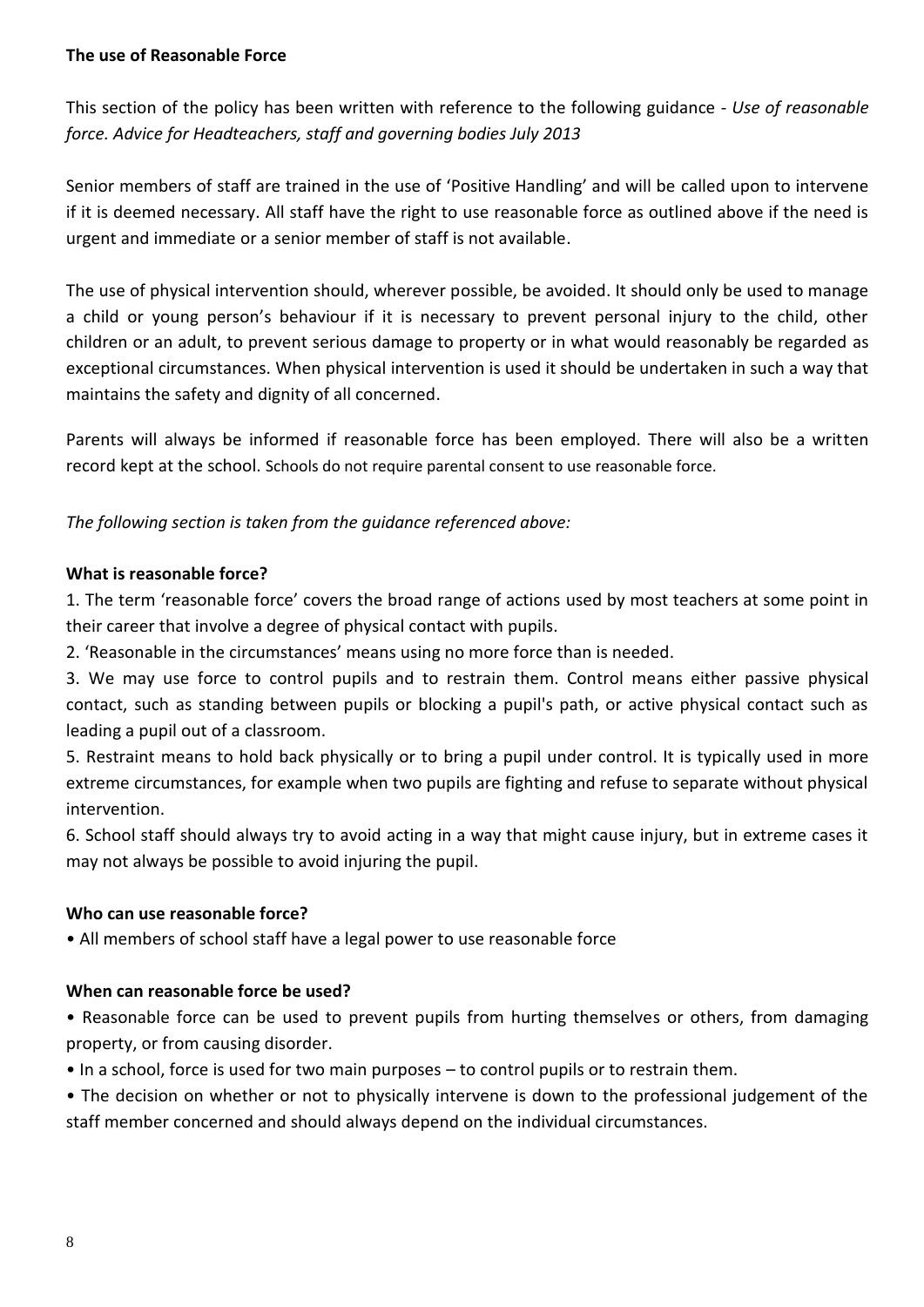# **ADDENDUM SEPTEMBER 2021 – Covid19**

# **In the event of further national and/or local lockdowns, the following behaviour expectations may be reintroduced in line with national and/or local guidance.**

#### **Contents**

## **1. Scope**

This addendum applies until further notice.

It sets out changes and exceptions to our normal behaviour policy. Pupils, parents and staff should continue to follow our normal behaviour policy with respect to anything not covered in this addendum.

We may need to amend or add to this addendum as circumstances or official guidance changes. We will communicate any changes to staff, parents and pupils.

## **2. Expectations for pupils in school**

*Please reference our Parents Guide (Plan for Full Re-opening of School September 2020) for more detailed information regarding arrival and departure times.* 

# **2.1 New rules**

When pupils are in school, we expect them to follow all of the rules set out below to keep themselves and the rest of the school community safe.

Staff will be familiar with these rules and make sure they are followed consistently.

Parents should also read the rules and ensure that their children follow the new procedures that have been put in place. Parents should contact Mrs Cheryl Chalkley (Headteacher) if they think their child might not be able to comply with some or all of the rules, so we can consider alternative arrangements with them and support them to integrate back into school life.

#### **Arrival and departure from school:**

- Children will enter the school grounds through the large gate on the playground. Specific children may have individual arrangements in place and early care children will enter through the side gate.
- Whilst waiting for the gate to open, we ask that all families maintain social distancing along the roadway – markers on school railings to assist with this.
- Children will be greeted by the adults that are responsible for their class.
- All children will be asked to use hand sanitiser as they come through the gate this will be provided by a member of staff as they line up on the playground.
- An additional member of staff will also be on the gate to manage any other issues that arise.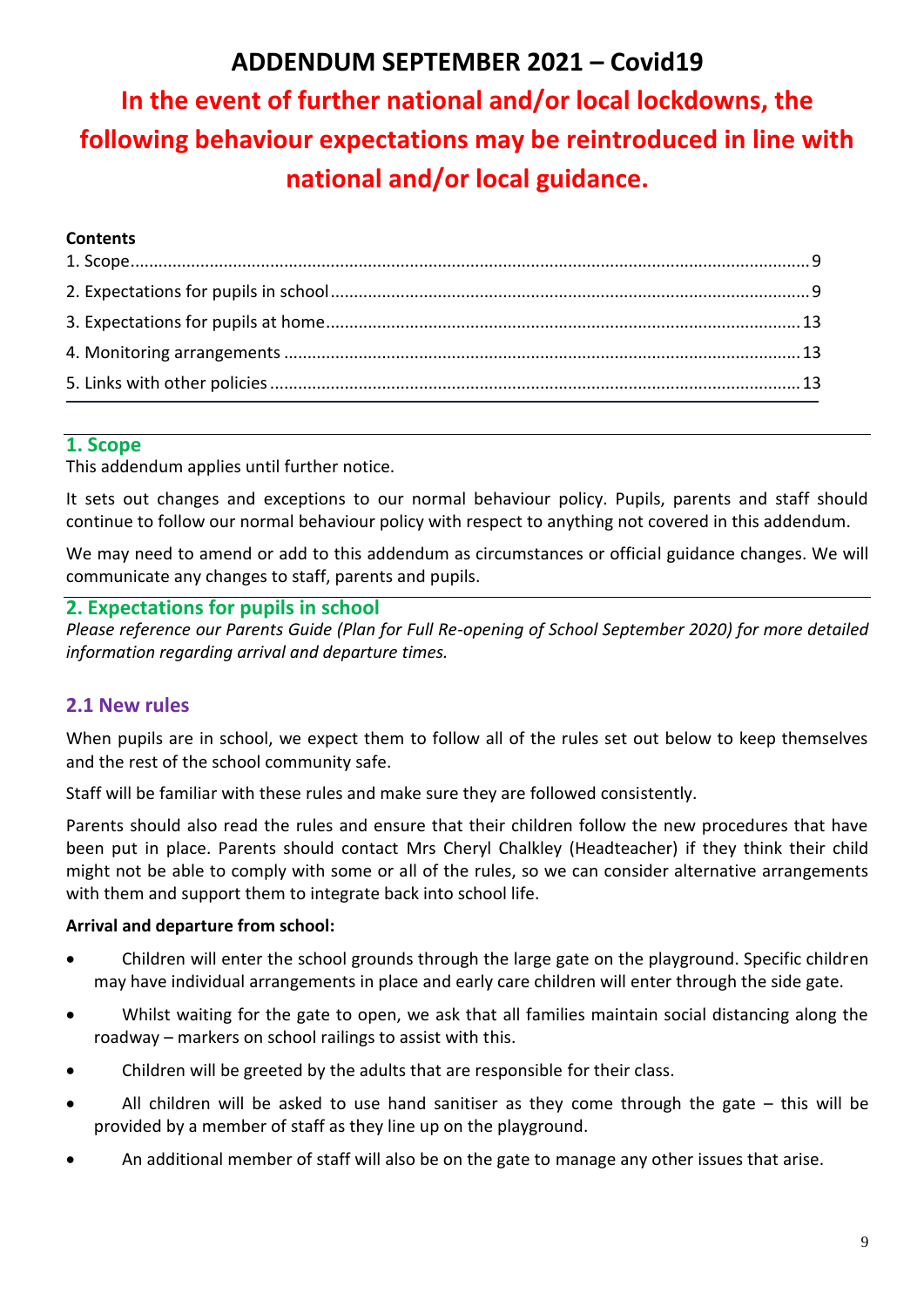- We ask that all parents be considerate of social distancing between others as they leave the school will not be responsible for enforcing this with parents/carers.
- No parents/carers will be allowed on site without a prior appointment, authorised by the Headteacher.
- Wherever possible, please telephone the school to pass on any urgent messages for the staff who are responsible for your child's class.

#### **Hygiene:**

*All children will be encouraged to follow the new hygiene rules. They will be rewarded when seen to be setting a good example to others. If any child chooses not to follow these rules (deliberately) then staff will follow usual school behavior routines. See below for amended Trackit Light system.* 

- All children will be required to use hand sanitiser on arrival to the school. There will be a hand gel dispensed by the gate and this will be supervised by staff to ensure all children clean their hands as they arrive.
- Children will wash their hands before and at the end of break and lunchtime.
- If the children take part in any learning outside, they will wash their hands on returning to the classroom.
- Children will of course be encouraged to wash their hands after they have been to the toilet and use hand sanitizer as they return to the classroom.
- Children will be encouraged where possible not to touch their faces or to put objects in their mouths. Hand sanitiser will be available in all classrooms as well in other locations around the school.
- Children will not cough or spit in the direction of anyone else (child or adult) in school.
- We have allocated specific toilets to different classes to try and minimise contact with other pods. Year R will only use the toilets located by Reception class, Years 1, 2 and 3 will only use the toilets for children located by the IT room and Years 4, 5 and 6 will use the staff toilets located by the IT room.
- Only one child at a time within a class, will be allowed to go to the toilet, to minimise contact with children from other classes. They will be encouraged to use hand sanitiser on their return to the classroom.

#### **One Way System:**

A one way system to reduce the contact children have with children with other pods has been put in place for children to move around the school. This will be explained to the children when they first arrive back at school and is clearly signposted.

#### **Break and Lunch arrangements:**

- Children will not mix classes at break or lunch.
- Any member of staff may supervise break, whilst maintaining social distancing.
- Outdoor play at lunchtimes will be staggered to maintain social distancing.
- If wet, children will remain in their classrooms throughout lunch.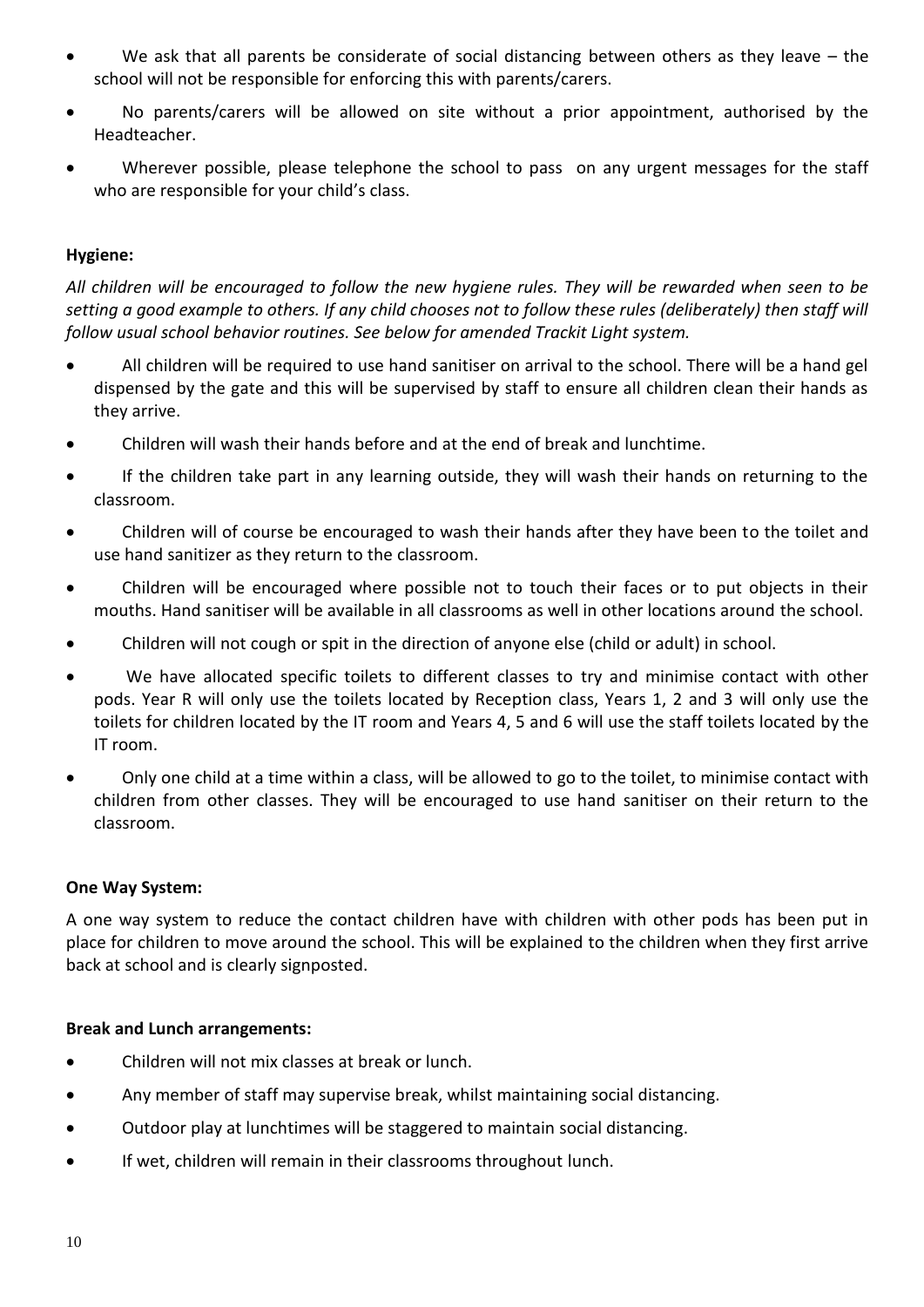#### **If a child becomes ill in school:**

*Detailed school procedures are available on the website and through the office regarding symptomatic staff/children and positive Covid 19 tests – Parent Guide/Risk Assessment* 

Children will alert the class teacher as they usually would if they feel unwell during the day. Staff will also be alert to any signs or symptoms (a new and persistent cough or a high temperature, or has a loss of or change in, their normal sense of taste or smell (anosmia)).

#### **Resources:**

١

- Children will have an allocated space and seat in the classroom. They will not be allowed to swap seats during the school day (unless the area is cleaned thoroughly by an adult first). The classrooms and communal areas will be cleaned by staff and cleaners at lunch time and after school each day.
- They are provided with their own personal set of stationary. They are not to use or touch any other equipment without staff permission or hygiene protocols followed.

# **2.2 Rewards and sanctions**

To help encourage pupils to follow the above rules, we will continue to use Trackit Lights as our behaviour reward and sanctioning system. Our usual Trackit arrangements remain in place (see main body of Behaviour Policy). There are some slight adjustments to this in response to new Covid secure hygiene and school arrangements as outlined above and in the Parent Guide/Risk Assessment:

Children are awarded green 'Trackits' for positive behaviour. *Trackit points may be awarded to those children setting a good example to others when following our Covid secure hygiene and school arrangements.*

This amber warning is given when class/school rules are not followed. *An amber warning may be given for those children who breach our Covid secure hygiene and school arrangements.* Staff will make these expectations and revised rules explicit to children will reinforce these regularly. To assist with this, here are some examples:

- 1. Taking and using another child's personal equipment, despite clear expectations set out and reinforced regularly.
- 2. Going into and using bathroom, whilst another child is already in there, despite clear expectations set out and reinforced regularly.

This yellow warning is given when children continue to demonstrate negative behaviours. In Reception and Key Stage One the child will miss five minutes of their next break. In Key Stage Two they will miss 10 minutes of their next break.

*A yellow warning may be given for those children who breach our Covid secure hygiene and school arrangements.* Staff will make these expectations and revised rules explicit to children will reinforce these regularly. To assist with this, here are some examples: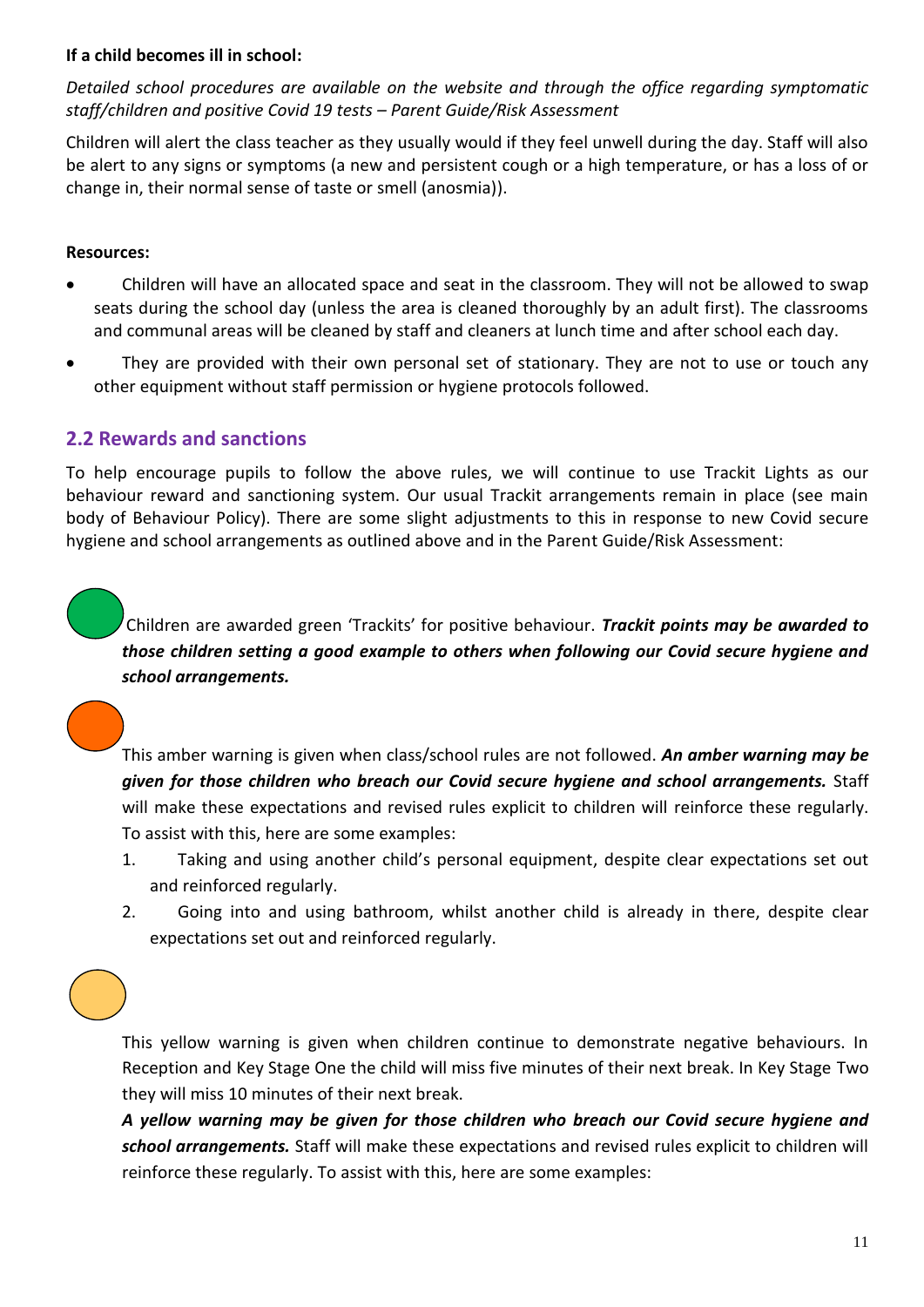- 1. Taking and using another child's personal equipment, despite clear expectations set out and reinforced regularly.
- 2. Going into and using bathroom, whilst another child is already in there, despite clear expectations set out and reinforced regularly.

A red Trackit is assigned for persistent negative behaviour. If a red is assigned the member of staff will complete a behaviour monitoring form.

Where appropriate, the child will be taken to see a member of  $SLT -$  this will take place outside where possible. If this cannot take place outside, then appropriate 2m distancing and a visor or mask will be worn by the SLT member. If a child receives a red Trackit their parents are informed that day in person, by telephone or, if uncontactable, by email.

*A red warning may be given for those children who repeatedly choose not to follow our Covid secure hygiene and school arrangements.*

*A red may also be given without prior Amber/Yellow warnings if the breach of guidelines is severe.* Examples:

- 1. Spitting or coughing deliberately at another child or staff member.
- 2. Deliberately choosing to go the wrong way around the one-way system.

The house point and warning system are reset at the end of each school day.

# **2.3 Adjustments for children with additional needs:**

All children are encouraged and supported to follow all school rules, including our revised rules in response to Covid19. Children with additional needs will need appropriate consideration; the rewards and sanction system may be altered for the individual child. Where appropriate, children may have an individual risk assessment in place which will be shared and reviewed with relevant staff, SLT, SENCO and parents/carers.

# **2.4 The Use of reasonable Force**

#### *Please refer to the full guidance in the main body of the behaviour policy above.*

Senior members of staff are trained in the use of 'Positive Handling' and will be called upon to intervene if it is deemed necessary. If there is time to do so, SLT will wear a visor and/or mask. If there is an immediate urgency, then the safety of staff and children overrides the requirement to socially distance or keep the 'bubble' secure. All staff have the right to use reasonable force as outlined above if the need is urgent and immediate or a senior member of staff is not available. Again, the requirements to safeguard the immediate safety of staff and children overrides the requirement to socially distance or keep a 'bubble' secure.

Any decisions made should be in accordance with Public Health and Government guidelines on Covid-19.